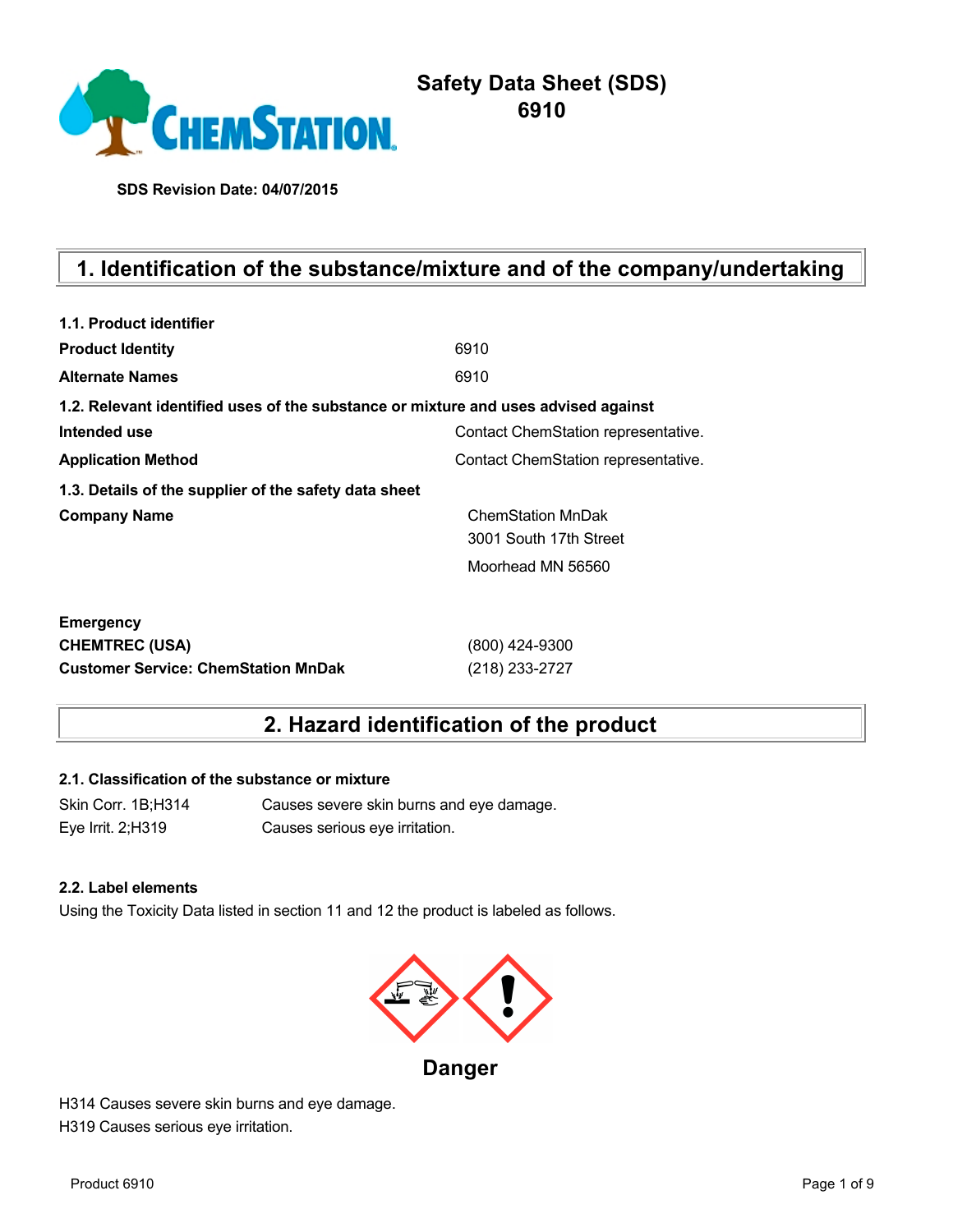## **[Prevention]:**

P260 Do not breathe mist / vapors / spray.

P264 Wash thoroughly after handling.

P280 Wear protective gloves / eye protection / face protection.

## **[Response]:**

P301+330+331 IF SWALLOWED: Rinse mouth. Do NOT induce vomiting.

P303+361+353 IF ON SKIN (or hair): Remove / Take off immediately all contaminated clothing. Rinse skin with water / shower.

P304+340 IF INHALED: Remove victim to fresh air and keep at rest in a position comfortable for breathing.

P305+351+338 IF IN EYES: Rinse continuously with water for several minutes. Remove contact lenses if present and easy to do - continue rinsing.

P310 Immediately call a POISON CENTER or doctor / physician.

P337+313 If eye irritation persists: Get medical advice / attention.

P363 Wash contaminated clothing before reuse.

## **[Storage]:**

P405 Store locked up.

**[Disposal]:**

P501 Dispose of contents / container in accordance with local / national regulations.

# **3. Composition/information on ingredients**

This product contains the following substances that present a hazard within the meaning of the relevant State and Federal Hazardous Substances regulations.

| <b>Ingredient/Chemical Designations</b>                     | Weight %   | <b>GHS Classification</b>                                                                                            | <b>Notes</b>   |
|-------------------------------------------------------------|------------|----------------------------------------------------------------------------------------------------------------------|----------------|
| Sodium hydroxide<br>CAS Number: 0001310-73-2                | $1.0 - 10$ | Skin Corr. 1A:H314<br>Acute Tox. 4:H312                                                                              | $\vert$ [1][2] |
| Ethylene glycol monobutyl ether<br>CAS Number: 0000111-76-2 | $1.0 - 10$ | Acute Tox. 4:H332<br>Acute Tox. 4:H312<br>Acute Tox. 4:H302<br><b>Eye Irrit. 2:H319</b><br><b>Skin Irrit. 2:H315</b> | [1][2]         |

[1] Substance classified with a health or environmental hazard.

[2] Substance with a workplace exposure limit.

[3] PBT-substance or vPvB-substance.

\*The full texts of the phrases are shown in Section 16.

# **4. First aid measures**

## **4.1. Description of first aid measures**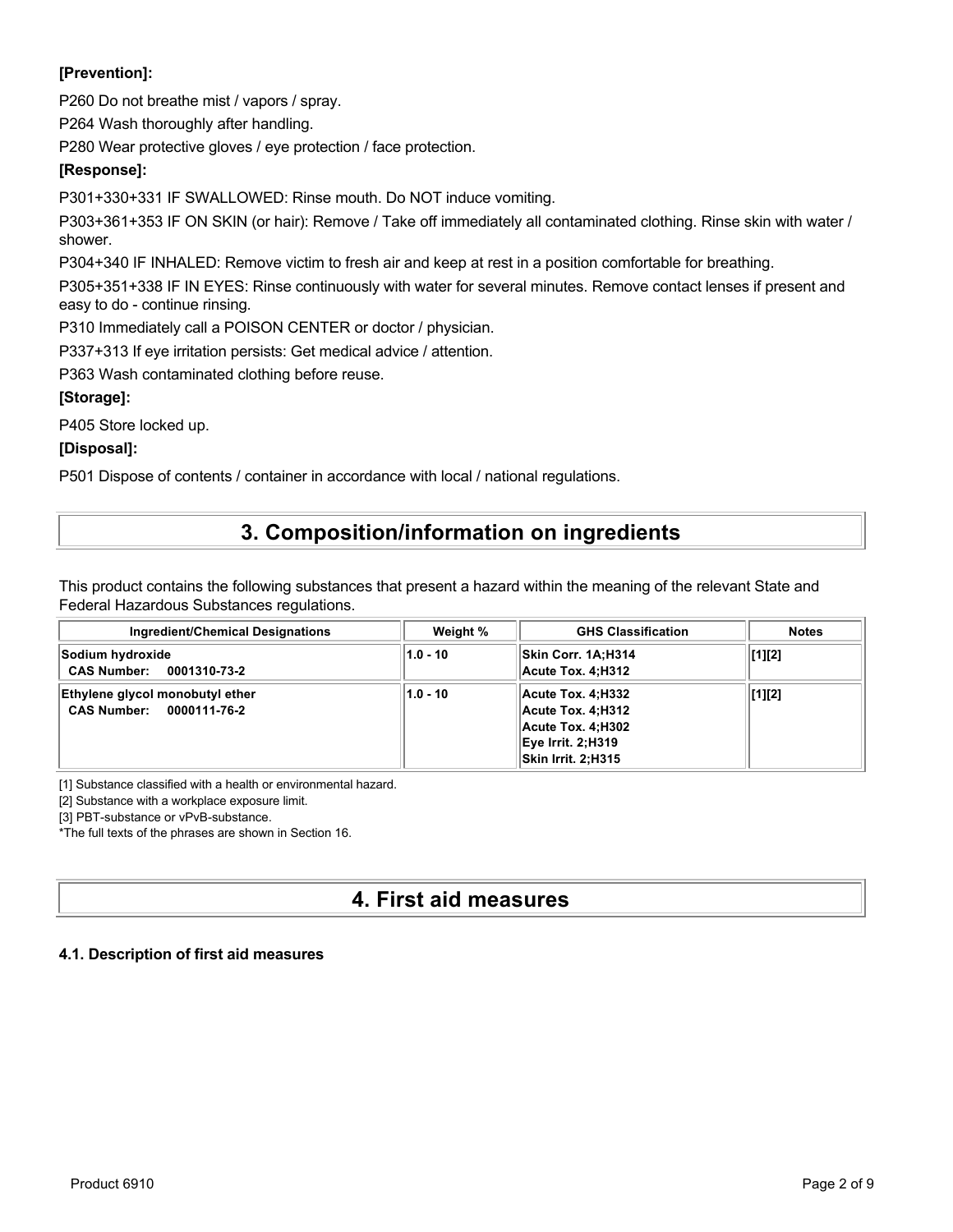| General           | Move victim to fresh air.<br>Call 911 or emergency medical service if deemed necessary.<br>Give artificial respiration if victim is not breathing.<br>Do not use mouth-to-mouth method if victim ingested or inhaled the substance; give artificial<br>respiration with the aid of a pocket mask equipped with a one-way valve or other proper<br>respiratory medical device.<br>Administer oxygen if breathing is difficult.<br>Remove and isolate contaminated clothing and shoes.<br>In case of contact with substance, immediately flush skin or eyes with running water for at<br>least 20 minutes.<br>For minor skin contact, avoid spreading material on unaffected skin.<br>Keep victim warm and quiet.<br>Effects of exposure (inhalation, ingestion or skin contact) to substance may be delayed.<br>Ensure that medical personnel are aware of the material(s) involved and take precautions to<br>protect themselves. |
|-------------------|-----------------------------------------------------------------------------------------------------------------------------------------------------------------------------------------------------------------------------------------------------------------------------------------------------------------------------------------------------------------------------------------------------------------------------------------------------------------------------------------------------------------------------------------------------------------------------------------------------------------------------------------------------------------------------------------------------------------------------------------------------------------------------------------------------------------------------------------------------------------------------------------------------------------------------------|
| <b>Inhalation</b> | Move victim to fresh air. Call emergency medical care. Apply artificial respiration if victim is<br>not breathing. Do not use mouth-to-mouth method if victim ingested or inhaled the<br>substance; induce artificial respiration with the aid of a pocket mask equipped with a one-way<br>valve or other proper respiratory medical device. Administer oxygen if breathing is difficult.                                                                                                                                                                                                                                                                                                                                                                                                                                                                                                                                         |
| <b>Eyes</b>       | Irrigate copiously with clean water for at least 15 minutes, holding the eyelids apart and seek<br>medical attention.                                                                                                                                                                                                                                                                                                                                                                                                                                                                                                                                                                                                                                                                                                                                                                                                             |
| <b>Skin</b>       | Remove contaminated clothing. Wash skin thoroughly with soap and water or use a<br>recognized skin cleanser.                                                                                                                                                                                                                                                                                                                                                                                                                                                                                                                                                                                                                                                                                                                                                                                                                      |
| Ingestion         | If swallowed obtain immediate medical attention. Keep at rest. Do NOT induce vomiting.                                                                                                                                                                                                                                                                                                                                                                                                                                                                                                                                                                                                                                                                                                                                                                                                                                            |
|                   | 4.2. Most important symptoms and effects, both acute and delayed                                                                                                                                                                                                                                                                                                                                                                                                                                                                                                                                                                                                                                                                                                                                                                                                                                                                  |
| <b>Overview</b>   | Effects of exposure (inhalation, ingestion or skin contact) to substance may be delayed. See<br>section 2 for further details.                                                                                                                                                                                                                                                                                                                                                                                                                                                                                                                                                                                                                                                                                                                                                                                                    |
| <b>Eyes</b>       | Causes serious eye irritation.                                                                                                                                                                                                                                                                                                                                                                                                                                                                                                                                                                                                                                                                                                                                                                                                                                                                                                    |
| <b>Skin</b>       | Causes severe skin burns and eye damage.                                                                                                                                                                                                                                                                                                                                                                                                                                                                                                                                                                                                                                                                                                                                                                                                                                                                                          |
|                   |                                                                                                                                                                                                                                                                                                                                                                                                                                                                                                                                                                                                                                                                                                                                                                                                                                                                                                                                   |

# **5. Fire-fighting measures**

## **5.1. Extinguishing media**

Recommended extinguishing media; alcohol resistant foam, CO<sub>2</sub>, powder, water spray. Do not use; water jet.

## **5.2. Special hazards arising from the substance or mixture**

Hazardous decomposition: Hydrogen chloride and chlorine. Chlorine gas rate of decomposition increases with the concentration with temperatures above 85 degrees F (30C).

Do not breathe mist / vapors / spray.

## **5.3. Advice for fire-fighters**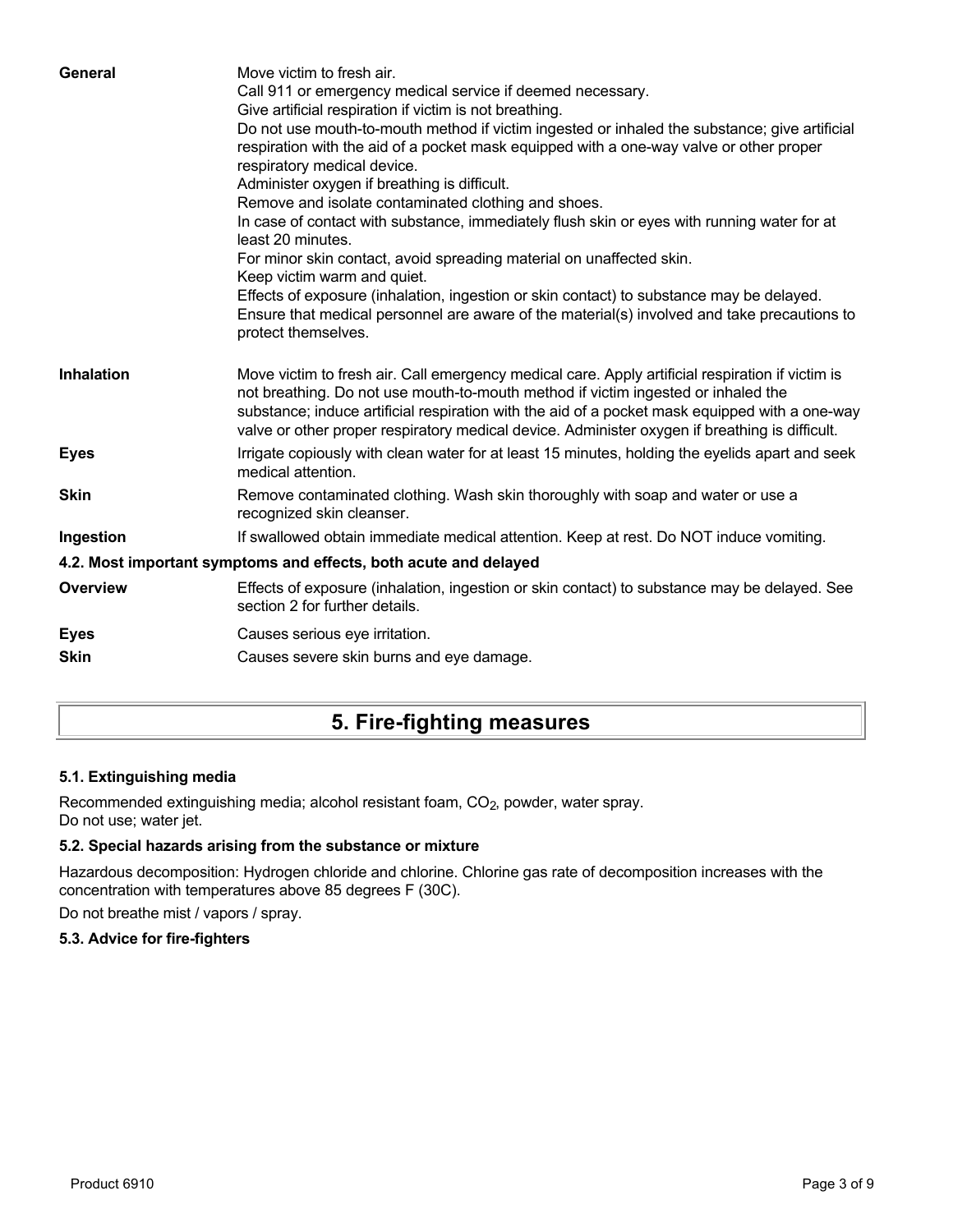Wear positive pressure self-contained breathing apparatus (SCBA).

Wear chemical protective clothing that is specifically recommended by the manufacturer. It may provide little or no thermal protection.

Non-combustible, substance itself does not burn but may decompose upon heating to produce corrosive and/or toxic fumes.

Some are oxidizers and may ignite combustibles (wood, paper, oil, clothing, etc.).

Contact with metals may evolve flammable hydrogen gas.

Containers may explode when heated.

**TOXIC**; inhalation, ingestion or skin contact with material may cause severe injury or death.

Contact with molten substance may cause severe burns to skin and eyes.

Avoid any skin contact.

Effects of contact or inhalation may be delayed.

Fire may produce irritating, corrosive and/or toxic gases.

Runoff from fire control or dilution water may be corrosive and/or toxic and cause pollution.

**ERG Guide No.** 154

## **6. Accidental release measures**

#### **6.1. Personal precautions, protective equipment and emergency procedures**

ELIMINATE all ignition sources (no smoking, flares, sparks or flames in immediate area).

Do not touch damaged containers or spilled material unless wearing appropriate protective clothing.

Stop leak if you can do it without risk.

Prevent entry into waterways, sewers, basements or confined areas.

Absorb or cover with dry earth, sand or other non-combustible material and transfer to containers.

DO NOT GET WATER INSIDE CONTAINERS.

#### **6.2. Environmental precautions**

Do not allow spills to enter drains or waterways.

Use good personal hygiene practices. Wash hands before eating, drinking, smoking or using toilet. Promptly remove soiled clothing and wash thoroughly before reuse.

#### **6.3. Methods and material for containment and cleaning up**

Keep unauthorized personnel away. Stay upwind. Keep out of low areas. Ventilate enclosed areas.

## **7. Handling and storage**

#### **7.1. Precautions for safe handling**

See section 2 for further details. - [Prevention]:

#### **7.2. Conditions for safe storage, including any incompatibilities**

Handle containers carefully to prevent damage and spillage.

Incompatible materials: Any acidic material, ammonia, urea, oxidizable materials and metals such as nickel, copper, tin, aluminum and iron.

See section 2 for further details. - [Storage]:

#### **7.3. Specific end use(s)**

#### No data available.

**8. Exposure controls and personal protection**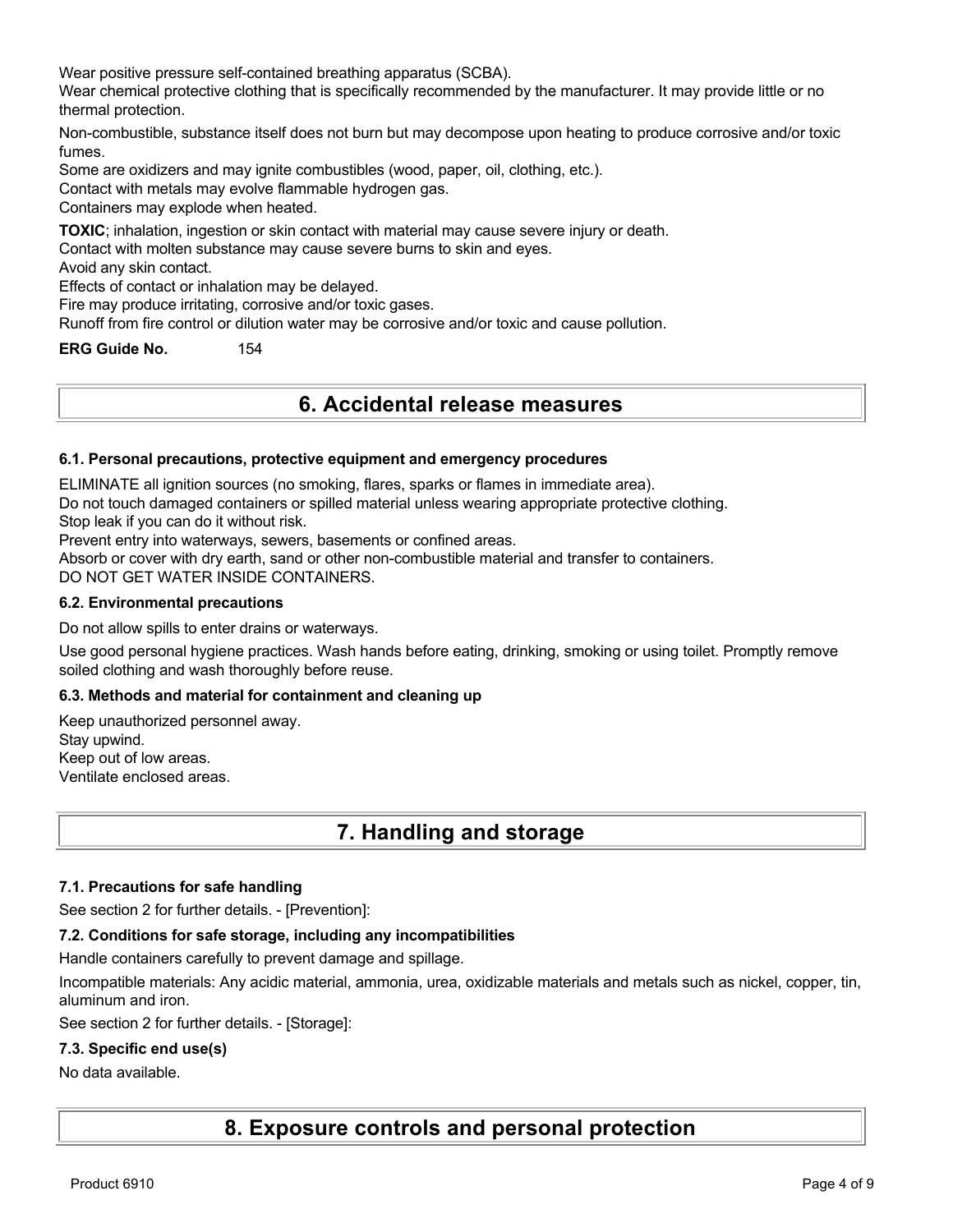#### **8.1. Control parameters**

| CAS No.      | Ingredient                      | <b>Source</b> | Value                         |
|--------------|---------------------------------|---------------|-------------------------------|
| 0000111-76-2 | Ethylene glycol monobutyl ether | <b>OSHA</b>   | TWA 50 ppm (240 mg/m3) [skin] |
|              |                                 | <b>ACGIH</b>  | TWA: 20 ppmRevised 2003,      |
|              |                                 | <b>NIOSH</b>  | TWA 5 ppm (24 mg/m3) [skin]   |
|              |                                 | Supplier      | <b>No Established Limit</b>   |
| 0001310-73-2 | Sodium hydroxide                | <b>OSHA</b>   | TWA 2 mg/m3                   |
|              |                                 | ACGIH         | Ceiling: 2 mg/m3              |
|              |                                 | <b>NIOSH</b>  | $C2$ mg/m3                    |
|              |                                 | Supplier      | No Established Limit          |

#### **Exposure**

#### **Carcinogen Data**

| CAS No.      | Ingredient                      | ∣Source∣    | Value                                                               |
|--------------|---------------------------------|-------------|---------------------------------------------------------------------|
| 0000111-76-2 | Ethylene givcol monobutyl ether | <b>OSHA</b> | Select Carcinogen: No                                               |
|              |                                 | <b>NTP</b>  | Known: No: Suspected: No                                            |
|              |                                 | <b>IARC</b> | Group 1: No; Group 2a: No; Group 2b: No; Group 3: Yes; Group 4: No; |
| 0001310-73-2 | Sodium hydroxide                | <b>OSHA</b> | Select Carcinogen: No                                               |
|              |                                 | <b>NTP</b>  | Known: No: Suspected: No                                            |
|              |                                 | <b>IARC</b> | Group 1: No; Group 2a: No; Group 2b: No; Group 3: No; Group 4: No;  |

#### **8.2. Exposure controls**

**Respiratory** Use NIOSH/MSHA approved respirator, following manufacturer's recommendations when concentrations exceed permissible exposure limits.

- **Eyes** Wear safety glasses with side shields to protect the eyes. An eye wash station is suggested as a good workplace practice.
- **Skin** Chemical resistant clothing such as coveralls/apron boots should be worn. Chemical Impervious Gloves
- **Engineering Controls** Provide adequate ventilation. Where reasonably practicable this should be achieved by the use of local exhaust ventilation and good general extraction. If these are not sufficient to maintain concentrations of particulates and any vapor below occupational exposure limits suitable respiratory protection must be worn.

#### **Other Work Practices** Use good personal hygiene practices. Wash hands before eating, drinking, smoking or using toilet. Promptly remove soiled clothing and wash thoroughly before reuse.

See section 2 for further details. - [Prevention]:

## **9. Physical and chemical properties**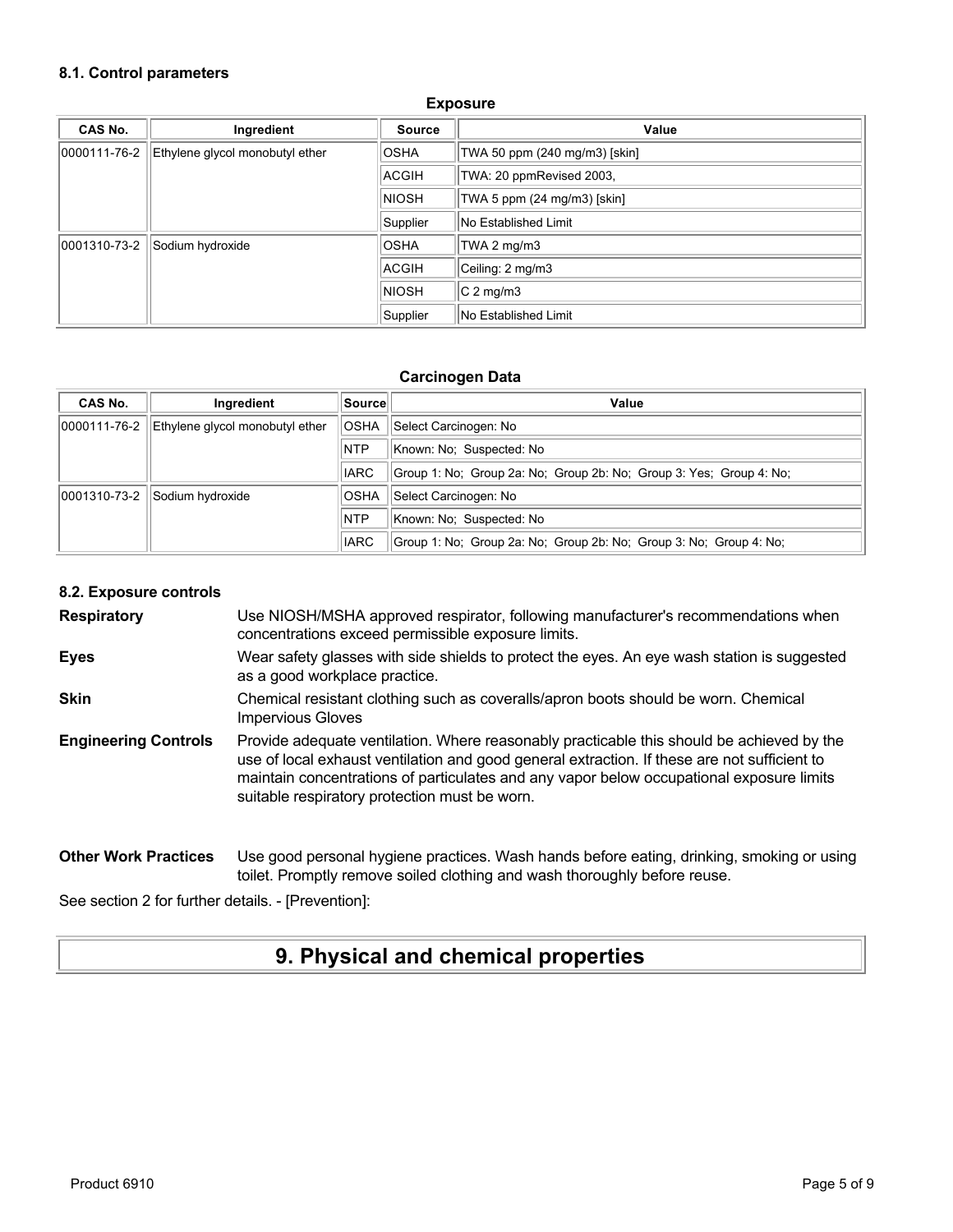| <b>Appearance</b>                                        | Light yellow Thin liquid                   |
|----------------------------------------------------------|--------------------------------------------|
| Odor                                                     | Mild                                       |
| <b>Odor threshold</b>                                    | Not Measured                               |
| рH                                                       | $12.4 - 13.7$                              |
| Melting point / freezing point                           | Not Measured                               |
| Initial boiling point and boiling range                  | $>212$ deg F                               |
| <b>Flash Point</b>                                       | >200 degrees F PMCC (non-flammable)        |
| Evaporation rate (Ether = 1)                             | 0.33                                       |
| <b>Flammability (solid, gas)</b>                         | Not Applicable                             |
| Upper/lower flammability or explosive<br>limits          | Lower Explosive Limit: Not Measured        |
|                                                          | <b>Upper Explosive Limit: Not Measured</b> |
| Vapor pressure (Pa)                                      | Not Determined                             |
| <b>Vapor Density</b>                                     | Not Determined                             |
|                                                          |                                            |
| <b>Specific Gravity</b>                                  | $1.028 - 1.048$                            |
| <b>Solubility in Water</b>                               | Not Measured                               |
| Partition coefficient n-octanol/water (Log<br>Kow)       | Not Measured                               |
| <b>Auto-ignition temperature</b>                         | Not Measured                               |
| <b>Decomposition temperature</b>                         | Not Measured                               |
| <b>Viscosity (cSt)</b>                                   | Not Measured                               |
| <b>Foaming</b>                                           | Moderate                                   |
| 9.2. Other information<br>No other relevant information. |                                            |

# **10. Stability and reactivity**

#### **10.1. Reactivity**

Hazardous Polymerization will not occur.

#### **10.2. Chemical stability**

Stable under normal circumstances.

#### **10.3. Possibility of hazardous reactions**

No data available.

### **10.4. Conditions to avoid**

No data available.

#### **10.5. Incompatible materials**

Any acidic material, ammonia, urea, oxidizable materials and metals such as nickel, copper, tin, aluminum and iron.

### **10.6. Hazardous decomposition products**

Hydrogen chloride and chlorine. Chlorine gas rate of decomposition increases with the concentration with temperatures above 85 degrees F (30C).

# **11. Toxicological information**

#### **Acute toxicity**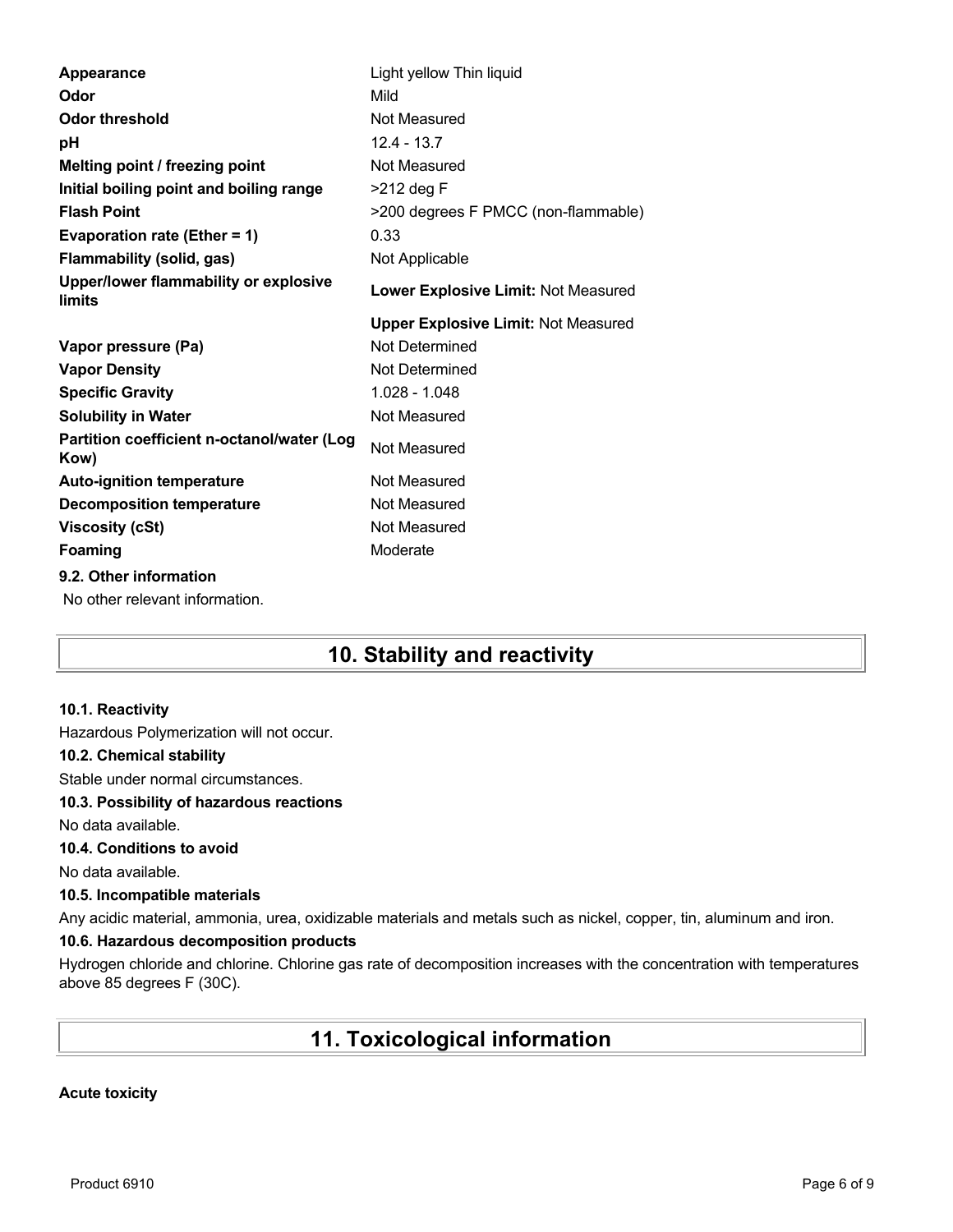| Ingredient                                   | Oral LD50,<br>mg/kg                      | Skin LD50,<br>mg/kg                      | <b>Inhalation</b><br>Vapor LD50,<br>mg/L/4hr | <b>Inhalation</b><br>Dust/Mist LD50,<br>mg/L/4hr | Inhalation<br>Gas LD50,<br>ppm |
|----------------------------------------------|------------------------------------------|------------------------------------------|----------------------------------------------|--------------------------------------------------|--------------------------------|
| Sodium hydroxide - (1310-73-2)               | 6,600.00,<br>Mouse -<br>Category: NA     | 1,350.00,<br>Rabbit -<br>Category: 4     | 600.00, Mouse<br>- Category: NA              | No data available                                | No data<br>available           |
| Ethylene glycol monobutyl ether - (111-76-2) | 1.414.00.<br>Guinea Pig -<br>Category: 4 | 1.200.00.<br>Guinea Pig -<br>Category: 4 | 173.00, Guinea<br>Pig - Category:<br>NA.     | INo data availablel                              | No data<br>available           |

Note: When no route specific LD50 data is available for an acute toxin, the converted acute toxicity point estimate was used in the calculation of the product's ATE (Acute Toxicity Estimate).

| <b>Classification</b>         | Category       | <b>Hazard Description</b>                |
|-------------------------------|----------------|------------------------------------------|
| Acute toxicity (oral)         |                | Not Applicable                           |
| Acute toxicity (dermal)       |                | Not Applicable                           |
| Acute toxicity (inhalation)   |                | Not Applicable                           |
| Skin corrosion/irritation     | 1B             | Causes severe skin burns and eye damage. |
| Serious eye damage/irritation | $\overline{2}$ | Causes serious eye irritation.           |
| Respiratory sensitization     |                | Not Applicable                           |
| Skin sensitization            |                | Not Applicable                           |
| Germ cell mutagenicity        |                | Not Applicable                           |
| Carcinogenicity               |                | Not Applicable                           |
| Reproductive toxicity         |                | Not Applicable                           |
| STOT-single exposure          |                | Not Applicable                           |
| STOT-repeated exposure        |                | Not Applicable                           |
| Aspiration hazard             |                | Not Applicable                           |

# **12. Ecological information**

## **12.1. Toxicity**

The preparation has been assessed following the conventional method of the Dangerous Preparations Directive 1999/45/EC and GHS and is not classified as dangerous for the environment, but contains substance(s) dangerous for the environment. See section 3 for details

#### **Aquatic Ecotoxicity**

| Ingredient                                   | 96 hr LC50 fish,<br>ma/l    | 48 hr EC50 crustacea,<br>ma/l | ErC50 algae,<br>mq/l |
|----------------------------------------------|-----------------------------|-------------------------------|----------------------|
| Sodium hydroxide - (1310-73-2)               | 196.00, Poecilia reticulata | 40.38, Ceriodaphnia dubia     | Not Available        |
| Ethylene glycol monobutyl ether - (111-76-2) | 220.00, Fish (Piscis)       | 1,000.00, Daphnia magna       | Not Available        |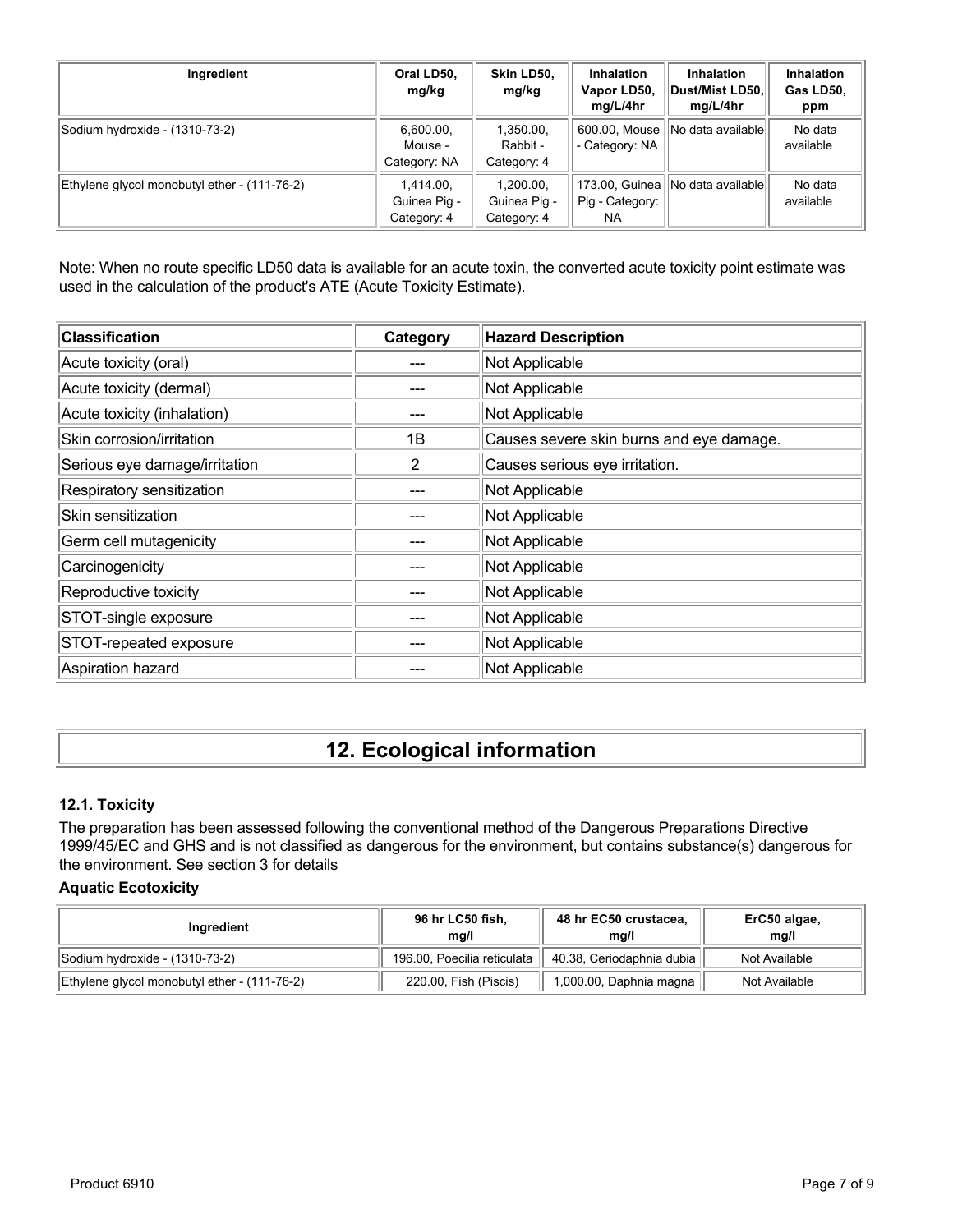### **12.2. Persistence and degradability**

There is no data available on the preparation itself.

## **12.3. Bioaccumulative potential**

Not Measured

**12.4. Mobility in soil**

No data available.

## **12.5. Results of PBT and vPvB assessment**

This product contains no PBT/vPvB chemicals.

## **12.6. Other adverse effects**

No data available.

## **13. Disposal considerations**

#### **13.1. Waste treatment methods**

Observe all federal, state and local regulations when disposing of this substance.

## **14. Transport information**

| NA1760                                         |
|------------------------------------------------|
| Compound, Cleaning, Liquid, (Sodium Hydroxide) |
| 8                                              |
| Ш                                              |
|                                                |

## **15. Regulatory information**

| <b>Regulatory Overview</b>                          | The regulatory data in Section 15 is not intended to be all-inclusive, only selected regulations<br>are represented. |
|-----------------------------------------------------|----------------------------------------------------------------------------------------------------------------------|
| <b>Toxic Substance</b><br><b>Control Act (TSCA)</b> | All components of this material are either listed or exempt from listing on the TSCA Inventory.                      |
| <b>WHMIS Classification</b>                         | $D2B$ F                                                                                                              |
| <b>US EPA Tier II Hazards</b>                       | Fire: No                                                                                                             |
|                                                     |                                                                                                                      |

**Sudden Release of Pressure:** No **Reactive:** No **Immediate (Acute):** Yes **Delayed (Chronic):** No

#### **EPCRA 311/312 Chemicals and RQs (lbs):**

Sodium hydroxide ( 1,000.00)

# **EPCRA 302 Extremely Hazardous :**

(No Product Ingredients Listed)

#### **EPCRA 313 Toxic Chemicals:**

Ethylene glycol monobutyl ether

**Proposition 65 - Carcinogens (>0.0%):** (No Product Ingredients Listed)

#### **Proposition 65 - Developmental Toxins (>0.0%):** (No Product Ingredients Listed)